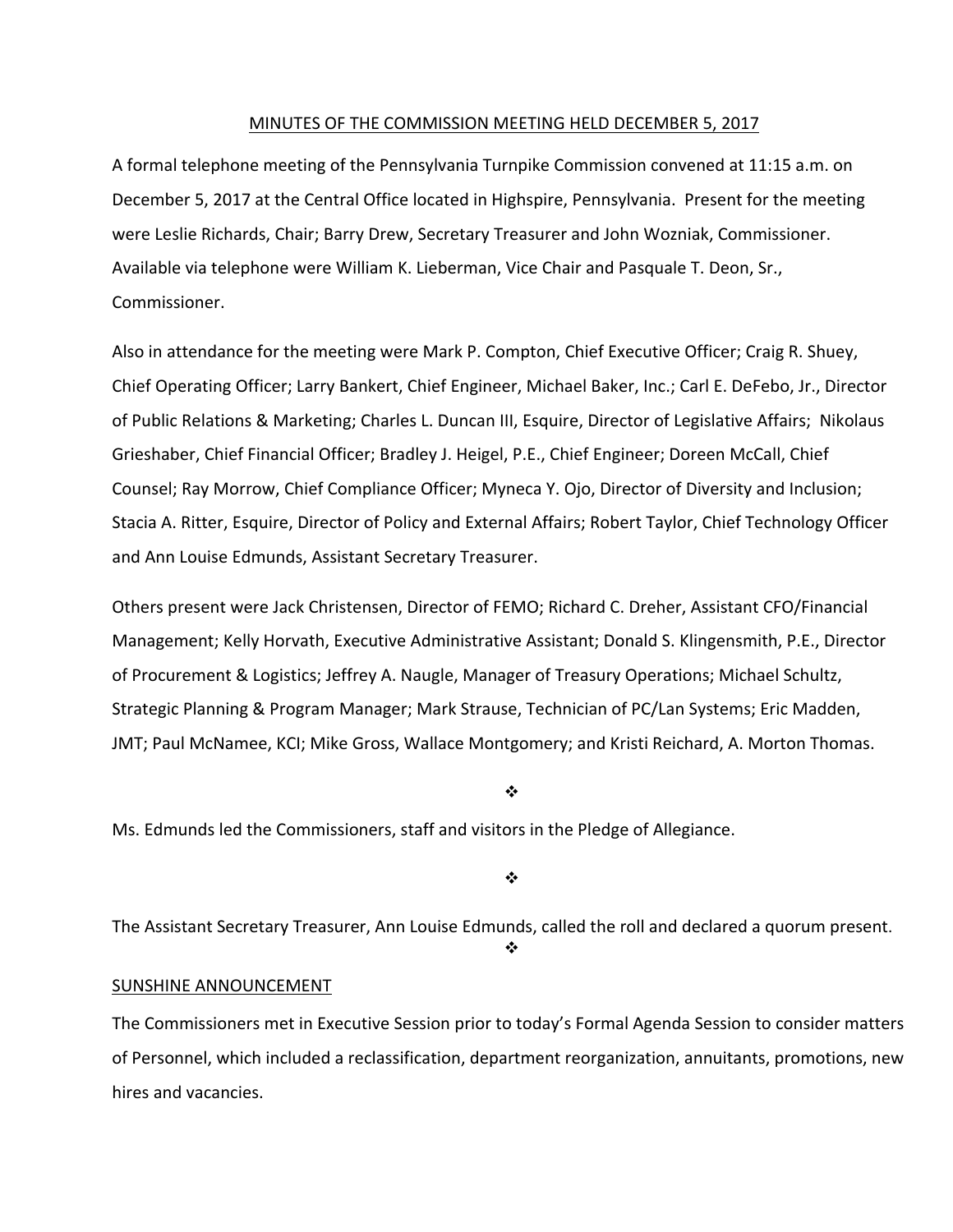The Commissioners also discussed Docket No. 17‐10772 and engaged in non‐deliberative, informational discussions regarding various actions and matters, which have been approved at previous public meetings.

 $\ddot{\bullet}$ 

#### PUBLIC COMMENT

Ms. Edmunds: The public is welcome to address the Commission regarding items listed on the Agenda or other items not listed on the Agenda that are within the Commission's authority or control.

In order to conduct an orderly and effective meeting, all persons wishing to address the Commission should have signed in a requested time to speak. If you have not done so, you are invited to do so at this time.

There were no requests to address the Commission.

❖

# MINUTES OF THE MEETING

Motion‐That the Minutes of the meeting held November 21, 2017 be approved and filed as submitted ‐ were made by Commissioner Deon, seconded by Commissioner Drew, and passed unanimously.

 $\cdot$ 

#### **COMMUNICATIONS**

Motion‐That the Commission approves the memo received from the Chief Counsel ‐was made by Commissioner Deon, seconded by Commissioner Drew, and passed unanimously.

 $\cdot$ 

#### PERSONNEL

Motion‐That the Commission approves the Personnel as submitted‐was made by Commissioner Deon, seconded by Commissioner Drew, and passed unanimously.

 $\bullet^{\bullet}_{\bullet} \bullet$ 

UNFINISHED BUSINESS

No Unfinished Business to consider.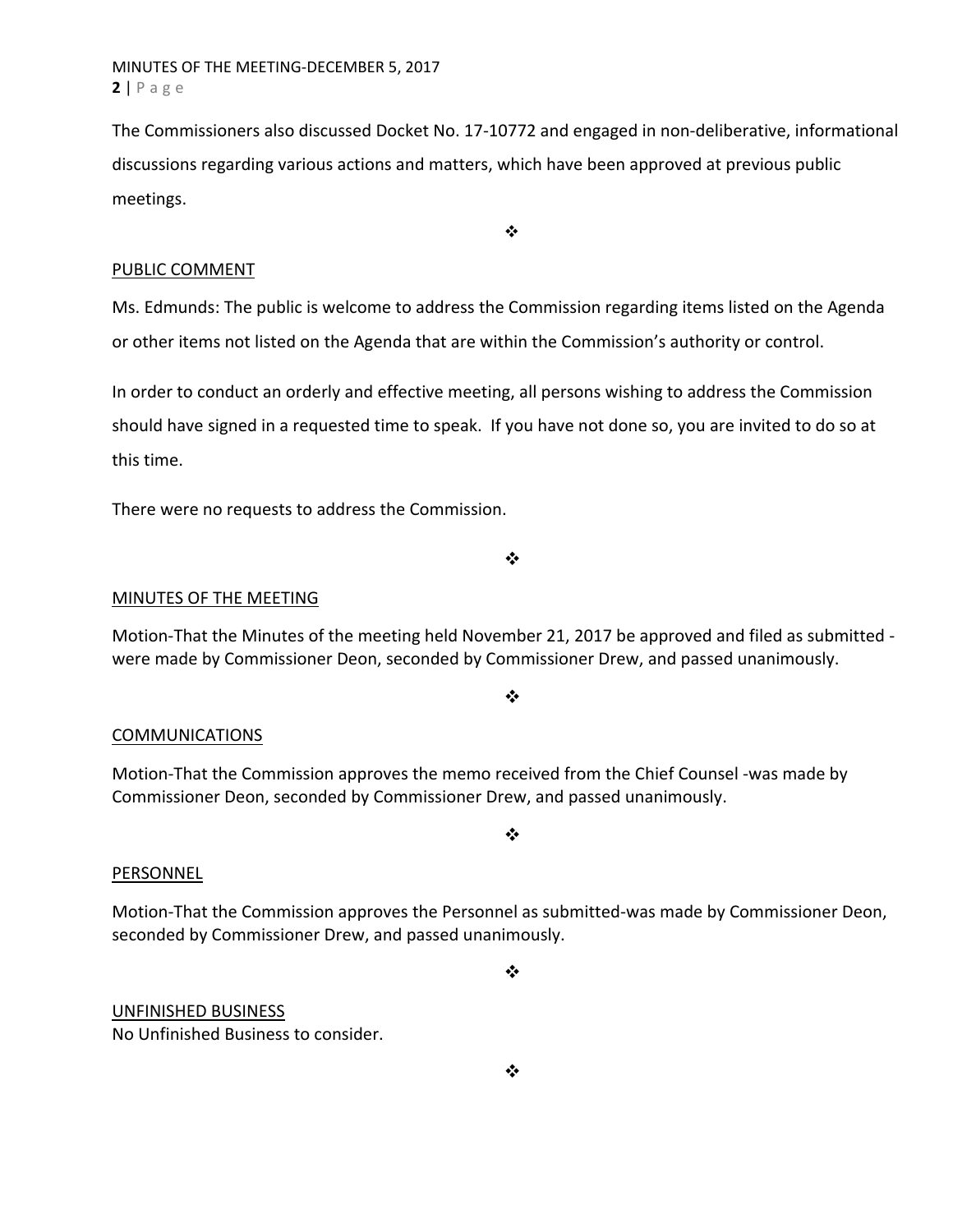# NEW BUSINESS PAYMENTS

- Motion‐That the Commission approves payment of the invoices for the items listed in memos "a" and "b":
- a. 2018 E-ZPass Interagency Group's (IAG) annual assessment for our participation in the E-ZPass Interagency Group, in the amount of \$75,000.00;
- b. PA Department of Labor and Industry invoice for the 2017 Notice of Assessment from the Bureau of Workers' Compensation, in the amount of \$103,623.00, for the Workers' Compensation Administration Fund.

‐was made by Commissioner Deon, seconded by Commissioner Drew, and approved unanimously.

 $\frac{1}{2}$ 

# AGREEMENTS

Motion‐That the Commission approves the negotiation and execution of the Agreements, a Supplement and Amendments for the items listed in memos "a" through "f":

- a. Supplemental Agreement #1 with Penn State Facilities Engineering Institute for the safety inspection program, for an additional \$35,000.00 to conduct accident and illness prevention program assessments at the PTC Administration, Fare Collection, Interchange, Maintenance, Laboratory, Training, and Warehouse facilities;
- b. Interagency Agreement with Montgomery County for the design, construction, inspection, management and engineering services during construction for the complete replacement of Turnpike Bridge DB‐116 at MP 331.80; at an estimated cost of \$10,000,000.00;
- c. Reimbursement Agreement with Peoples Natural Gas Company (PNGC) to reimburse PNGC the cost for the engineering and utility relocation work necessary for the replacement of Bridge WB‐454 at MP 53.66; at a not‐to‐exceed amount of \$139,943.41;
- d. Reimbursement Agreement with Duquesne Light Company to reimburse Duquesne Light the cost for the engineering and utility relocation work necessary for the replacement of Bridge WB‐454 at MP 53.66; at a not‐to‐exceed amount of \$51,875.00;
- e. Property Damage Settlement Agreement and Release with Tiger Style Corp. d/b/a Speed 1 Transport, Virpal Kaur and Hira Pannu;
- f. Amendments with the vendors in the pool of qualified real estate brokers/agents for real estate services, to extend the agreements for an additional year; and approval to advertise for real estate brokers/agents to form a pool of qualified vendors.

‐was made by Commissioner Deon, seconded by Commissioner Drew, and passed unanimously.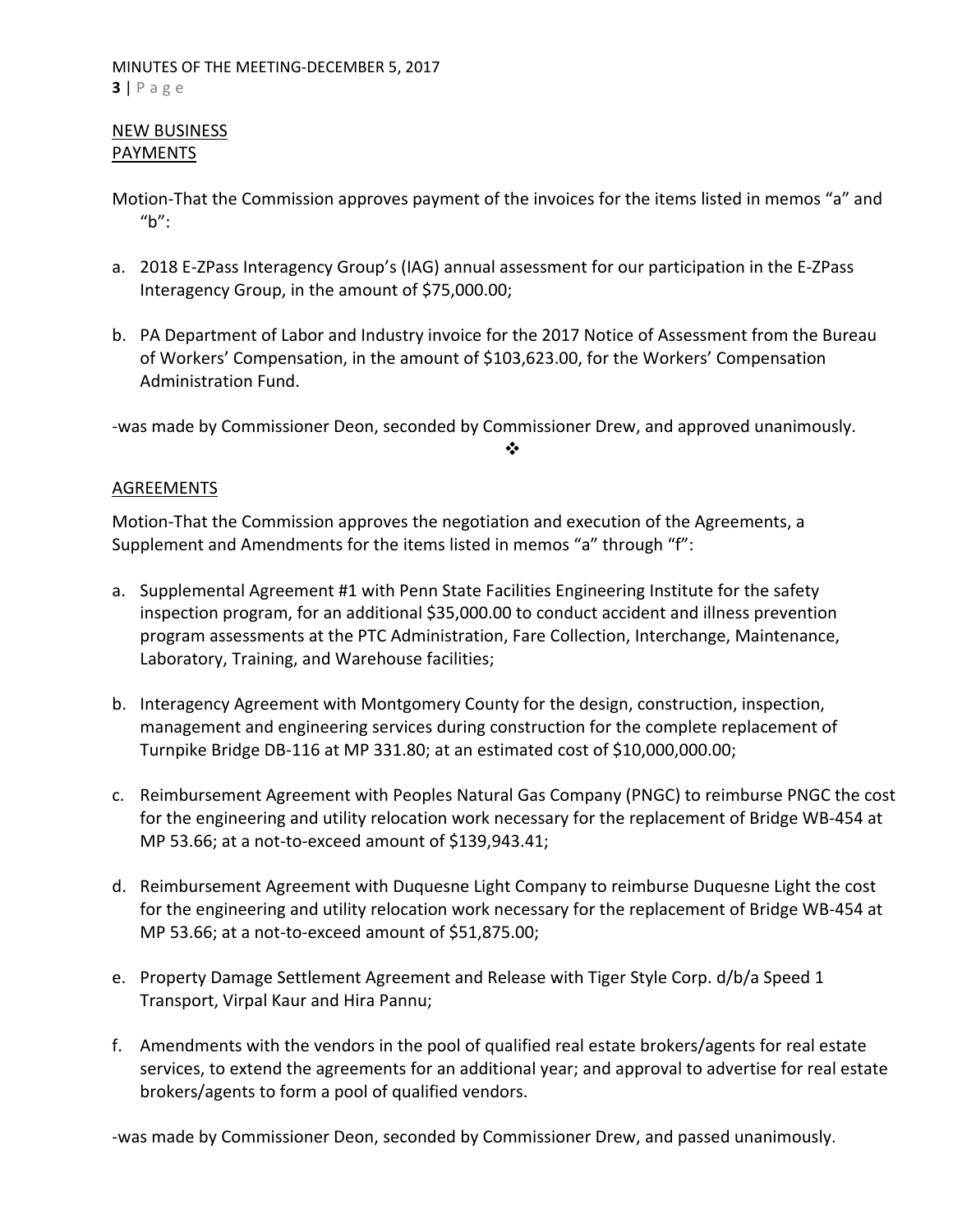$\bullet^{\bullet}_{\bullet} \bullet$ 

# RIGHT‐OF‐WAY REQUESTS

Motion-That the Commission approves the Right-of-Way Request for the items listed in memos "a" and "b":

- a. Acquisition of Right‐of‐Way #14081‐RD (Michael and Bridget Milleman), a partial take parcel necessary for the total reconstruction project from MP 53.00 to MP 57.00 by authorizing payment of \$1,450.58 representing fair market value and pro‐rated taxes to Michael Milleman; authorize the appropriate Commission officials to execute the Agreement of Sale and other documents that may be required for closing; authorize the payment of additional statutory damages as calculated by the Right‐of‐Way Administrator and approved by the Chief Counsel; and payment of fair market value to the property owner is contingent upon the delivery of a deed prepared by the Legal Department;
- b. Settlement of Right‐of‐Way #14206‐E (Joseph A. DeAngelo and Silvia Macarena Turcatti DeLeon), a partial take parcel necessary for the total reconstruction project from MP 40.00 to MP 48.00 by authorizing payment of \$46,000.00 representing balance of the Board of Viewers award to Babst, Calland, Clements and Zomnir, P.C., escrow agent; and authorize payment of delay damages as approved by the Chief Counsel.

‐was made by Commissioner Deon, seconded by Commissioner Drew, and passed unanimously.

❖

#### ADVERTISING

Motion-That the Commission approves advertising for items listed in memos "a" through "e":

- a. Cloud based Vendor Portal to improve Commission and vendor collaboration and further streamline and enhance business processes;
- b. Emergency spill response coverage from MP 0.00 to MP 75.20, the Beaver Valley Expressway from MP B27.50 to MP B44.80, the Mon/Fayette Expressway from MP M0.00 to MP M54.00 and the Southern Beltway from MP S0.00 to MP S5.60;
- c. Emergency spill response coverage from MP 75.30 to MP 170.40 and the AKH Bypass from MP G0.00 to MP G13.40;
- d. Emergency spill response coverage from MP A57.40 to MP A130.60;
- e. Intelligent Transportation Systems (ITS), communications and technology operations and maintenance.

‐was made by Commissioner Deon, seconded by Commissioner Drew and passed unanimously.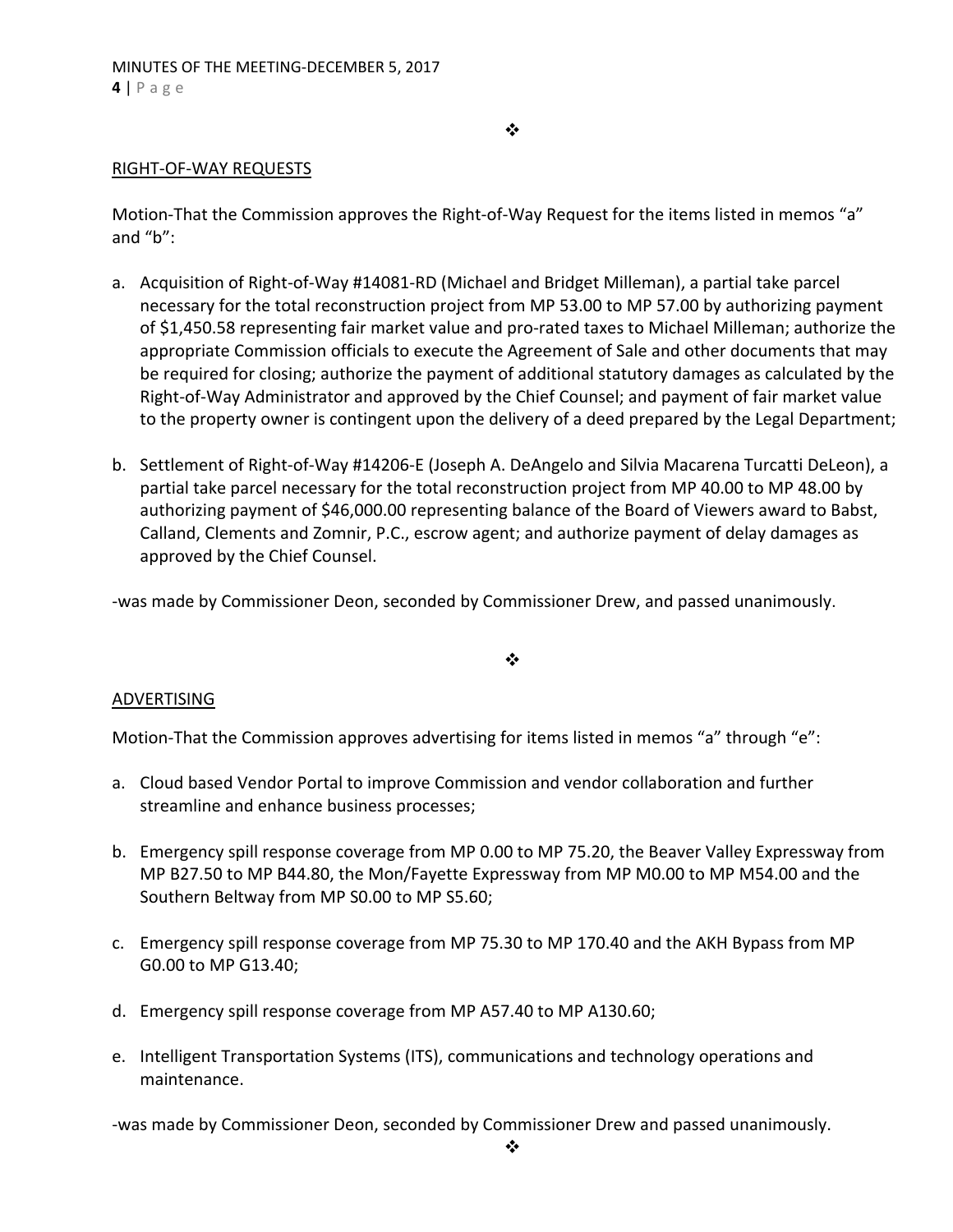#### MINUTES OF THE MEETING‐DECEMBER 5, 2017 **5** | Page

#### PURCHASE ORDERS

Motion‐That the Commission approves the Issuance of Purchase Orders for the items listed in memos "a" through "d":

a. Diesel motor fuel and heating/emergency generator fuel, exercising the option to renew the agreements for an additional year (January 1, 2018 – December 31, 2018):

| <b>Petroleum Traders</b>       | \$700,000.00 |
|--------------------------------|--------------|
| <b>Naughton Energy Corp</b>    | 0.00         |
| <b>Glassmere Fuel Services</b> | 25,000.00    |
| <b>Talley Petroleum</b>        | 100,000.00   |
| Mansfield Energy               | 50,000.00    |
| Riggins, Inc.                  | 0.00         |
| <b>TOTAL RENEWAL:</b>          | \$875,000.00 |

- b. IT Disaster Recovery Solution, utilizing the Texas Department of Informational Resources cooperative purchasing agreement with Doublehorn Cloud Solutions; at a cost of \$1,650,249.48;
- c. Ten (10) 2018 Ford Fusions, utilizing the Commonwealth's contract with Whitmoyer Ford, Inc.; at a total award of \$172,192.10;
- d. Ten (10) 2018 Chevrolet Silverado double‐cab trucks, utilizing the Commonwealth's contract with Apple Chevrolet/Westgate Chevrolet, Inc.; at a total award of \$303,180.00.

‐was made by Commissioner Deon, seconded by Commissioner Drew, and passed unanimously.

 $\frac{1}{2}$ 

# AWARD OF A CONTRACT

Motion‐That the Commission approves the Award of Contract #T‐166.00R001‐3‐02 for bituminous resurfacing between MP 166.01 and MP 173.25, to the lowest responsive and responsible bidder, New Enterprise Stone & Lime Co., Inc.; at a not-to-exceed amount of \$19,364,480.84 and a contingency of \$900,000.00‐was made by Commissioner Drew, seconded by Commissioner Deon, and passed unanimously.

 $\cdot$ 

# CHANGE ORDERS AND FINAL PAYMENT

Motion‐That the Commission approves the Change Orders and Final Payments for the items listed in memos "a" through "d":

a. Change Order #4 and Final Payment for Contract #T‐242.00T002‐3‐05 for stream and wetland mitigation adjacent to MP 239.70 EB with Flyway Excavating, Inc., for a decrease of \$26,628.63 to balance items to actual work completed and changes for seeding and soil supplements, mulching, erosion and sedimentation control, for a final contract value of \$905,749.41 and final amount due to the contractor of \$18,121.67;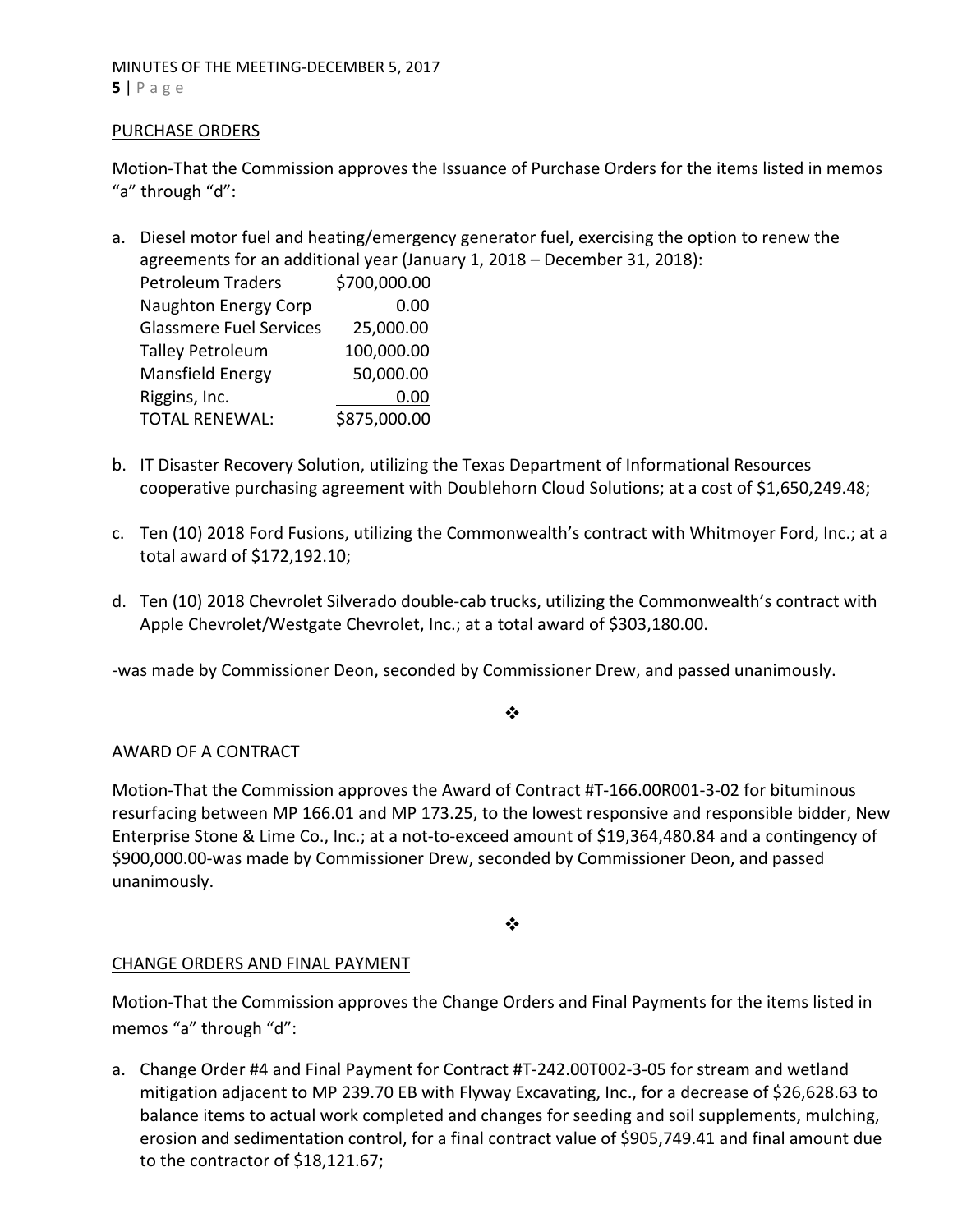- b. Change Order #3 and Final Payment for Contract #T‐161.00R001‐3‐02 for bituminous resurfacing between MP 161.01 and MP 166.07 with New Enterprise Stone & Lime Co., Inc. for a decrease of \$34,617.29 to balance items to actual work completed; for a final contract value of \$12,785,760.61 and final amount due to the contractor of \$655,612.48;
- c. Change Order #7 for Contract #T‐355.00P001‐3‐13 for I‐95/I‐276 Interchange project, Section D10 with PKF-Mark III, Inc., for a decrease of \$902,883.15 to balance items to actual work completed, changes for excavation, temporary concrete barrier and glare screen, superpave asphalt mixture, type 2‐S post anchorage and anchor bolts; for a revised not‐to‐exceed amount of \$143,675,322.91;
- d. Change Order #1 for Contract #T‐248.00R001‐3‐02 for bituminous resurfacing between MP 246.78 and MP 254.87 with Pennsy Supply, Inc. for a decrease of \$6,488.00 for a reduction in the cost of the maintenance and protection of traffic and a 24‐day time extension; for a revised not‐to‐exceed amount of \$9,858,394.69.

‐was made by Commissioner Deon, seconded by Commissioner Drew, and passed unanimously.

# $\cdot$

# SUPPLEMENT

Motion-That the Commission approve the negotiation and execution of Supplemental Agreement #2 for design services for the Southern Beltway, US 22 to I‐79, Section 55C2 with ms consultants, inc. for an additional \$5,850,000.00 to continue with final design including design revisions that impacted traffic control, E&S, drainage, roadway, ITS, structure design, addition of ramp and side road structures, right‐of‐way plan revisions and ongoing coordinate with the National Cemetery of the Alleghenies; for a revised not-to-exceed amount of \$21,550,000.00-was made by Commissioner Deon, seconded by Commissioner Drew, and passed unanimously.

#### ❖

# OPEB

Motion‐That the Commission approves the reappointment of the following individuals/positions as Trustees for the PTC Retiree Medical Trust for Other Post‐Employment Benefits (OPEB), for the term January 3, 2018 to January 3, 2020: Commissioner Barry Drew, Commissioner Pasquale T. Deon, Sr., Chief Financial Officer, Chief Counsel, and Assistant CFO/Accounting & Budget‐was made by Commissioner Deon, seconded by Commissioner Drew, and passed unanimously.

❖

# BOND RESOLUTION AMENDMENT

Motion‐That the Commission amending the Resolution adopted on August 15, 2017, as previously amended on September 19, 2017, which approved the issuance of the Pennsylvania Turnpike Commission's Turnpike Revenue Bonds in an aggregate principal amount not to exceed \$250,000,000 (based on par amount), to allow for the advance refunding of certain of its Turnpike Revenue Bonds,